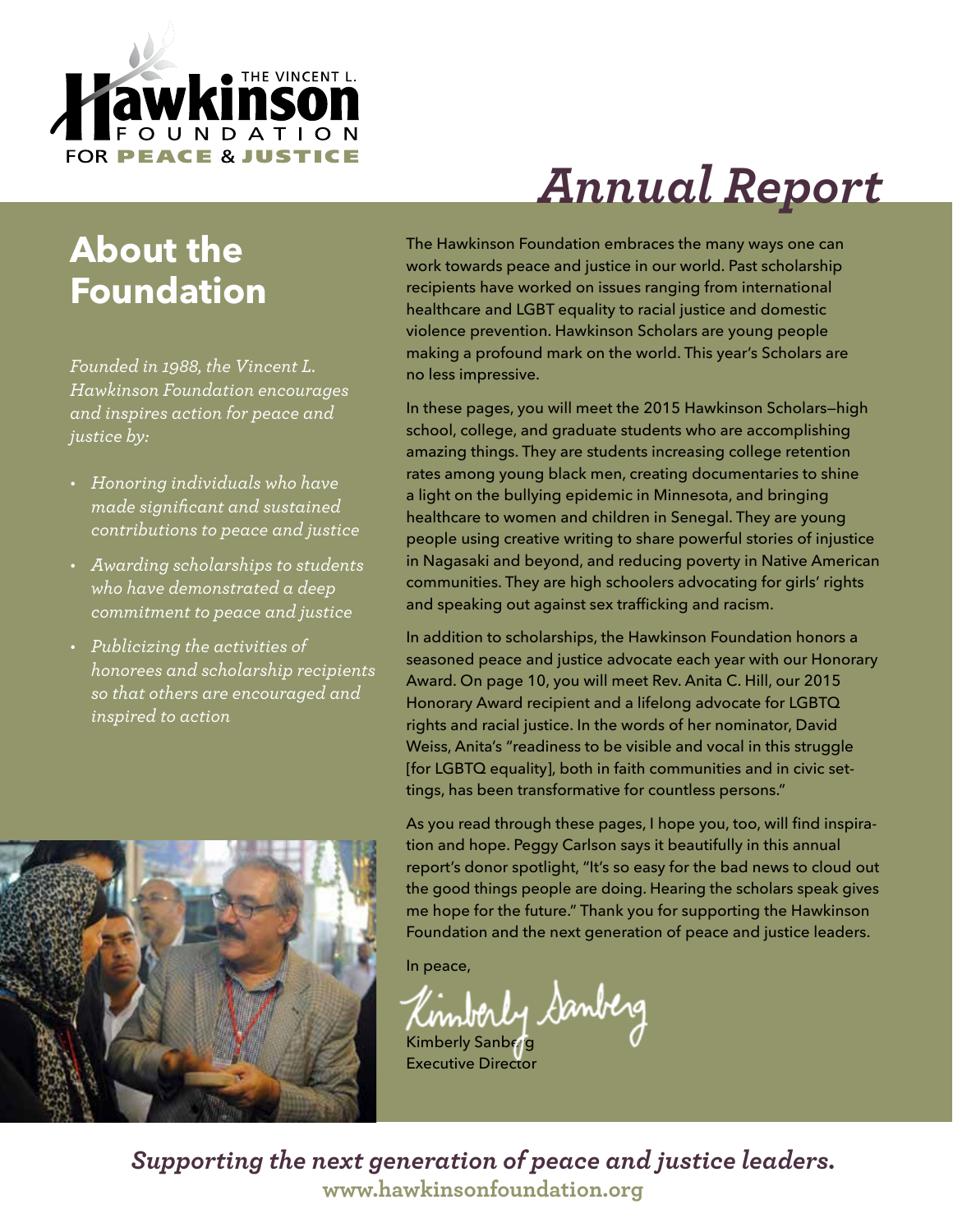## MEET THE 2015 HAWKINSON SCHOLARS

### **Awale Osman**

**2015 Jacobson Scholar**

> *simply one of the most fearless, passionate, and effective advocates of his age that I have ever known... He has founded, created, and led more genuinely effective programs in his short life than most professionals do in their entire careers."*

#### **Robert C. Groven**

*"Awale is quite* 

Director, Honors Program and Minnesota Urban Debate League and Associate Professor at Augsburg College

### *The Jacobson Scholarship is awarded to the top Hawkinson Scholar each year.*

Awale Osman, 22, was born in a Kenyan refugee camp after his family fled Somalia's civil war of 1992. Two years later, his mother left him and his 12 siblings behind to work in the U.S. He didn't see her for ten years. In Kenya, Awale found it painful to watch neighborhood children attend school because his family could not afford it.

Since immigrating to the United States in 2004 and reuniting with his mother, Awale has used his experience around education access to inform his volunteer work. He has been involved with the Minnesota Urban Debate League (MNUDL), Augsburg College's Policy Debate Team, community college activism, and TRiO, which helps low-income and first-generation Americans enter college. He has also been an English tutor and a leader in the GLBTQIA community.

*"Back in the refugee camp or in Nairobi, I could not have envisioned who I would become. I didn't realize I'd have the power to create inclusive communities of support for people who are also marginalized and alone. In hindsight, my turbulent childhood kindled my intellectual growth while raising my level of social consciousness."*

Awale is dedicated to creating peace and justice by focusing on traditionally underserved student populations. He led the Black Male Leadership Movement, an initiative to increase college retention and persistence rates among young black males, at North Hennepin Community College. Under Awale's leadership, the Movement boasted a 100% success rate for all of the 50 participants.

He graduated with honors in 2013 from North Hennepin Community College and graduated in 2015 from Augsburg College with a B.A. in Communication Studies and a minor in Gender, Sexuality and Women's Studies. He will start graduate school at Minnesota State University, Mankato this fall. Awale's goal is to earn a Doctorate of Philosophy in Intercultural Communication Studies and to improve college degree attainment by working within the collegiate system.

*Supporting the next generation of peace and justice leaders.*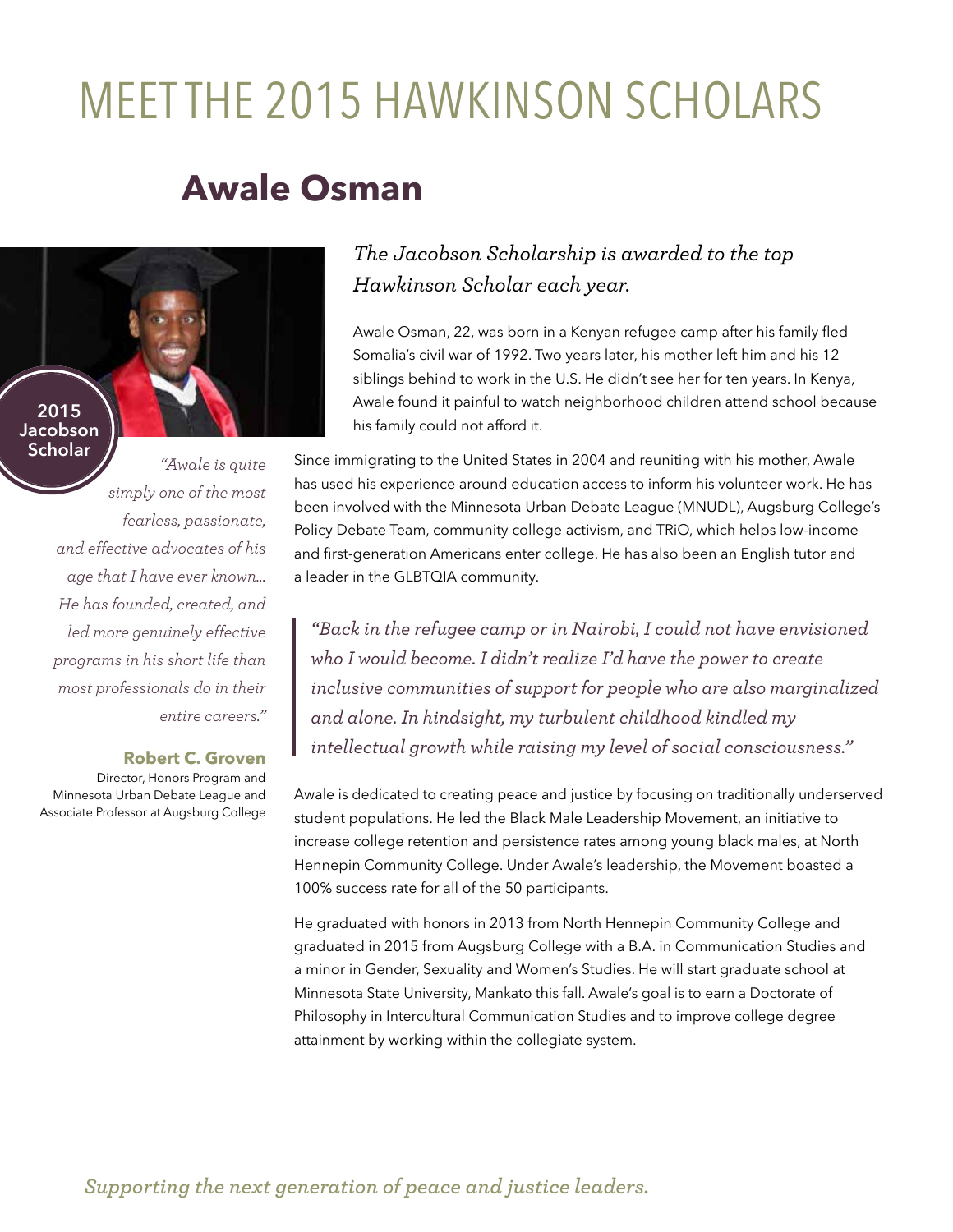### **Alec Fischer**



amassed more than 17,000 YouTube views. Alec is also a staunch advocate for legislative changes. He successfully lobbied at the State Capitol for the Safe And Supportive Schools Act. Alec co-founded Can't Convert Love MN, an organization dedicated to raising awareness about the dangers of conversion therapy for LGBT people. He co-wrote a bill to ban conversion therapy from being practiced on minors in the state, and after working with GLAAD and Change.org, he created a petition that has more than 115,000 signatures thus far supporting these efforts. *"Throughout his college* 

> *"Though we may come from different backgrounds, hold differing perspectives, or work for independent causes, the Hawkinson Foundation is bringing us together in one space to celebrate the incredible peace and justice work being done around the Midwest. Together, I believe we can change the world."*

Alec Fischer, 21, uses film to create social change. During his senior year at Edina High School, he produced a documentary called "Minnesota Nice?" The film was heralded as a successful way to raise awareness of bullying and suicide rampant in Minnesota schools. Alec has traveled throughout the Midwest presenting his documentary to 45 schools, universities, film festivals, community events and bullying prevention rallies. The video has

Alec was also awarded a 2014-2015 Dalai Lama Fellowship, a global initiative aiming to train "the next generation of ethical and compassionate social innovators." During his fellowship, Alec worked on a project called "The U-Speak Movement," the goal of which was to make available "online and mobile platforms to empower students to speak out about relevant, yet silenced, issues on college campuses."

Alec will graduate in 2016 from the University of Minnesota with a B.A. in Art and a focus on advocacy and social justice. He plans to complete a master's degree in film & television production and eventually become a director/documentarian to continue advocating for social change through film.

*career, Alec has continued to work to amplify the voices of those at the margins, and not just through his passion for filmmaking… He is an engaged advocate and leader for the LGBTQ community on campus."* 

**Christian Simamora**

Program Director, Dalai Lama Fellows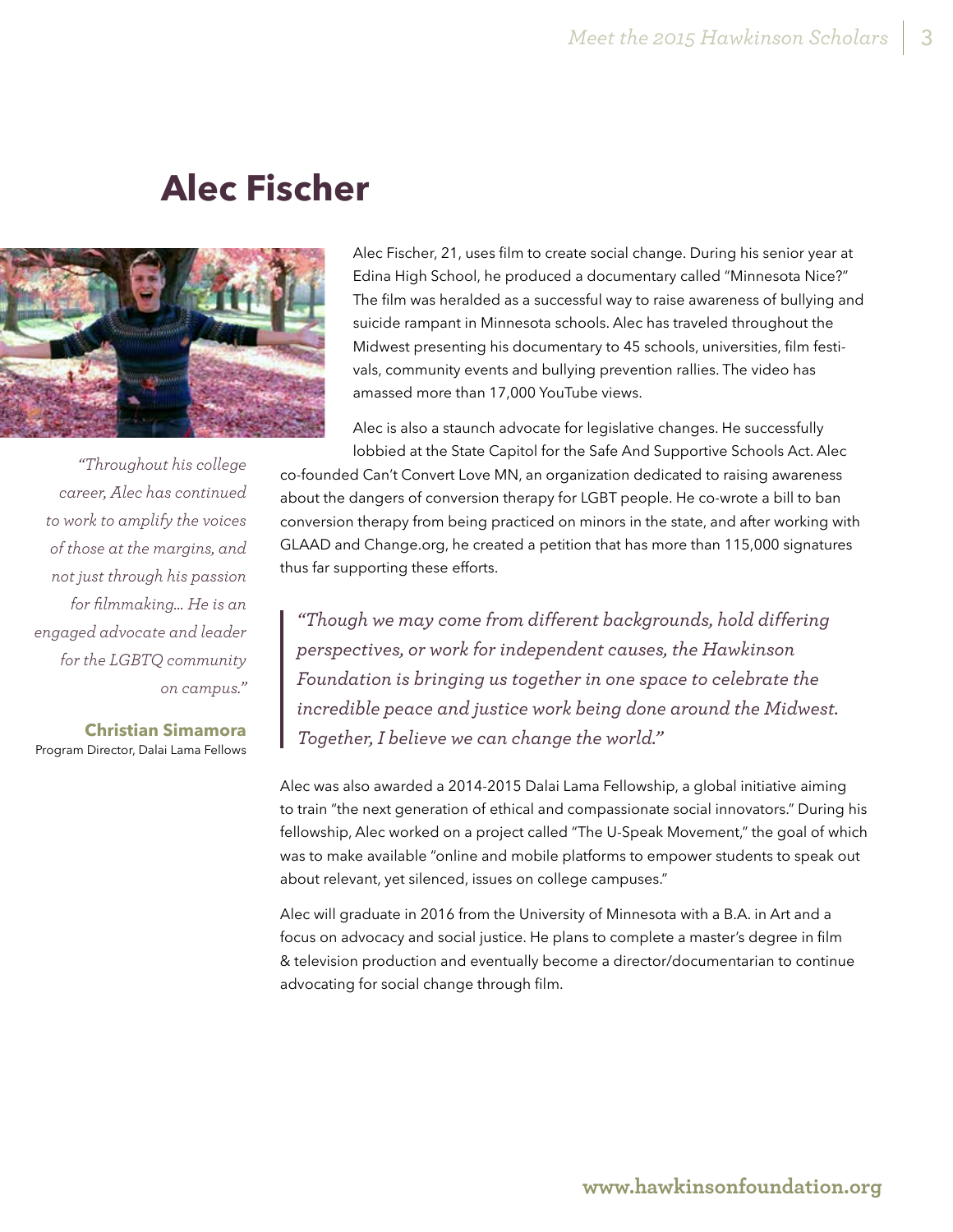### **Love Odetola**



*"Love has demonstrated outstanding courage and passion for justice among women and children in sub-Saharan Africa."* 

**Dr. Zobeida E. Bonilla** Assistant Professor of Maternal & Child Health at the University of Minnesota

After witnessing health and social injustices as a child in both her native Nigeria and her home in Senegal, Love Odetola, 22, became passionate about providing basic access to healthcare. In high school, she joined the Youth with a Mission socio-medical center in Dakar, Senegal. There, she helped nurses give vaccines to impoverished children. Love later joined her high school medical team, working alongside health professionals to bring care to rural areas.

Love received a competitive \$10,000 Davis Project for Peace grant to embark on a maternal/child health and women empowerment project in rural Senegal. As

part of the project, Love partnered with the Senegalese government to provide potable water within a village to eliminate the need for mothers and girls in the village to trek four kilometers daily to fetch clean water. Love also conducted an interactive public health workshop to educate the village about various health topics and facilitated a microfinance workshop to introduce women to a reputable microfinance bank.

*"As a young girl in Senegal I accompanied my parents on various mission trips into the rural areas. There I noticed remarkable health disparities between the rural area and Dakar, the capital: children looked haggard and mothers appeared remarkably skinnier. I promised myself that I would earn a quality education and acquire the adequate skill set to return to Senegal to make a difference."*

Love wanted to empower women to make better health decisions and improve their financial status. She founded the Women for Women Empowerment (WWE) association, which not only served as a financial guarantor to nine women, but also helped the society understand that women don't have to depend on their husbands to create a sustainable life for their families. As a result, St. Olaf College recognized Love with the Ken Bonde Award for her integrative scholastic work to promote justice and peace.

"My strong belief in access to basic health—perhaps by securing clean water or by knowing about dependable sources of health information or even having access to financial resources to ensure good health outcomes—deeply motivates me to continue this highly rewarding work."

Love received her B.A. from St. Olaf College and is working toward a Master of Public Health with a concentration in Maternal and Child Health from the University of Minnesota. Her coursework will prepare her for a career advocating for vulnerable populations, with a focus on maternal and child health. Love's goal is to improve the health outcomes of women and children around the world, especially in sub-Saharan Africa.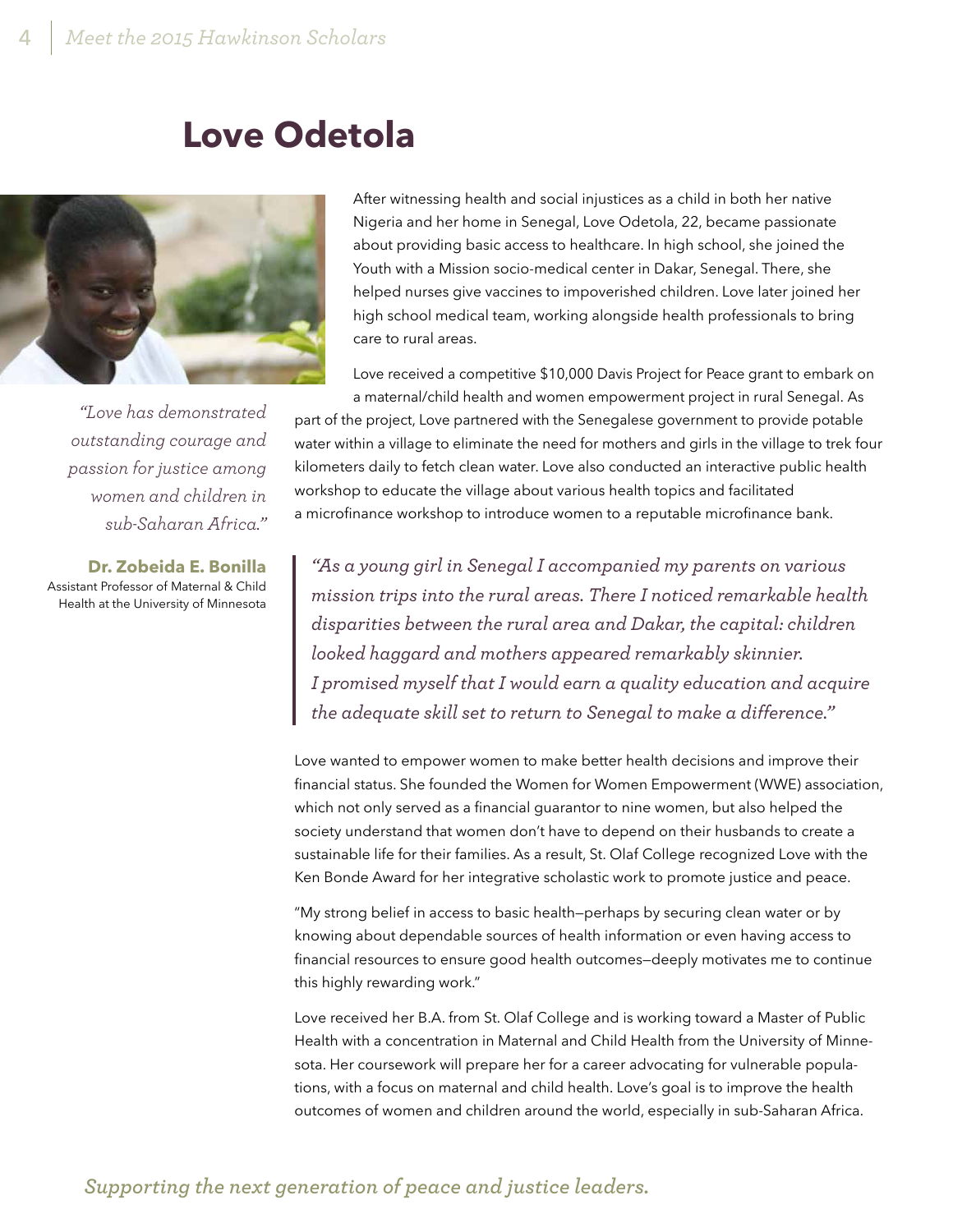### **Emily Strasser**



*"Emily is a remarkable writer, a profoundly committed researcher with an uncanny ability to penetrate—gently, but with acuity—distant lands and cultures, and to consider harrowing political histories."* 

#### **Patricia Hampl**

Regents Professor, Department of English, University of Minnesota

*"Haunted by a photograph of my grandfather, the nuclear scientist, standing unmoved in front of a billowing orange mushroom cloud, I began to trace the intersection of family and national secrets, guilt, responsibility, and love, drawing from history, science, philosophy, poetry, memory, and imagination to shed light on questions that deepened by circles and accretion."*

Throughout her life, Emily Strasser, 27, has not only used writing as a creative outlet, but also as a way of bringing meaningful stories to the forefront. Now, in her final year of her M.F.A. at the University of Minnesota and with the support of the her Hawkinson Foundation scholarship, she is embarking on her most personal writing assignment yet.

In honor of the 70th anniversary of the atomic bombings, Emily traveled to Hiroshima and Nagasaki, Japan, to conduct interviews with survivors. Her family history includes a nuclear scientist grandfather who worked toward the development of atomic weapons. This research will help transform her graduate thesis into her first book, "Nuclear Family," in which she explores the "intersection of family and national secrets, and the burden of secrecy on the home, the nation and the world."

"Combining research, memoir, journalistic and creative elements, I attempt to access and express deep and contradictory human truths that other fields flatten or ignore. I asked when I began, and am still asking—what does peace look like in a world in which good people are complicit with injustice?"

Emily is no stranger to using writing to elicit action. With support from the University of Minnesota Scribe for Human Rights Fellowship, she traveled to Dharamsala, India, in 2014 and logged close to 30 hours of interviews with refugees escaping Chinese rule in Tibet.

"The refugees had come to India at great personal risk; they came for education, to meet the Dalai Lama, or to flee repercussions for political actions. Some had been imprisoned and tortured for attempts to speak out against their oppression. The men and women who generously shared their stories with me were passionate and courageous, hopeful that airing their truths would aid the Tibetan cause."

Emily used this experience to spark conversation about the current state of Tibet. She created an exhibition at the Soap Factory art gallery in Minneapolis and her essay entitled "The Chair," which profiles a monk who was imprisoned and tortured after secretly filming a documentary in Tibet, was published by Guernica: A Journal of Arts & Politics.

Emily is originally from Atlanta, Georgia, and graduated from Vassar College in 2010 with a B.A. in English and a minor in Anthropology. She will graduate in 2016 with an M.F.A. in Creative Writing from the University of Minnesota.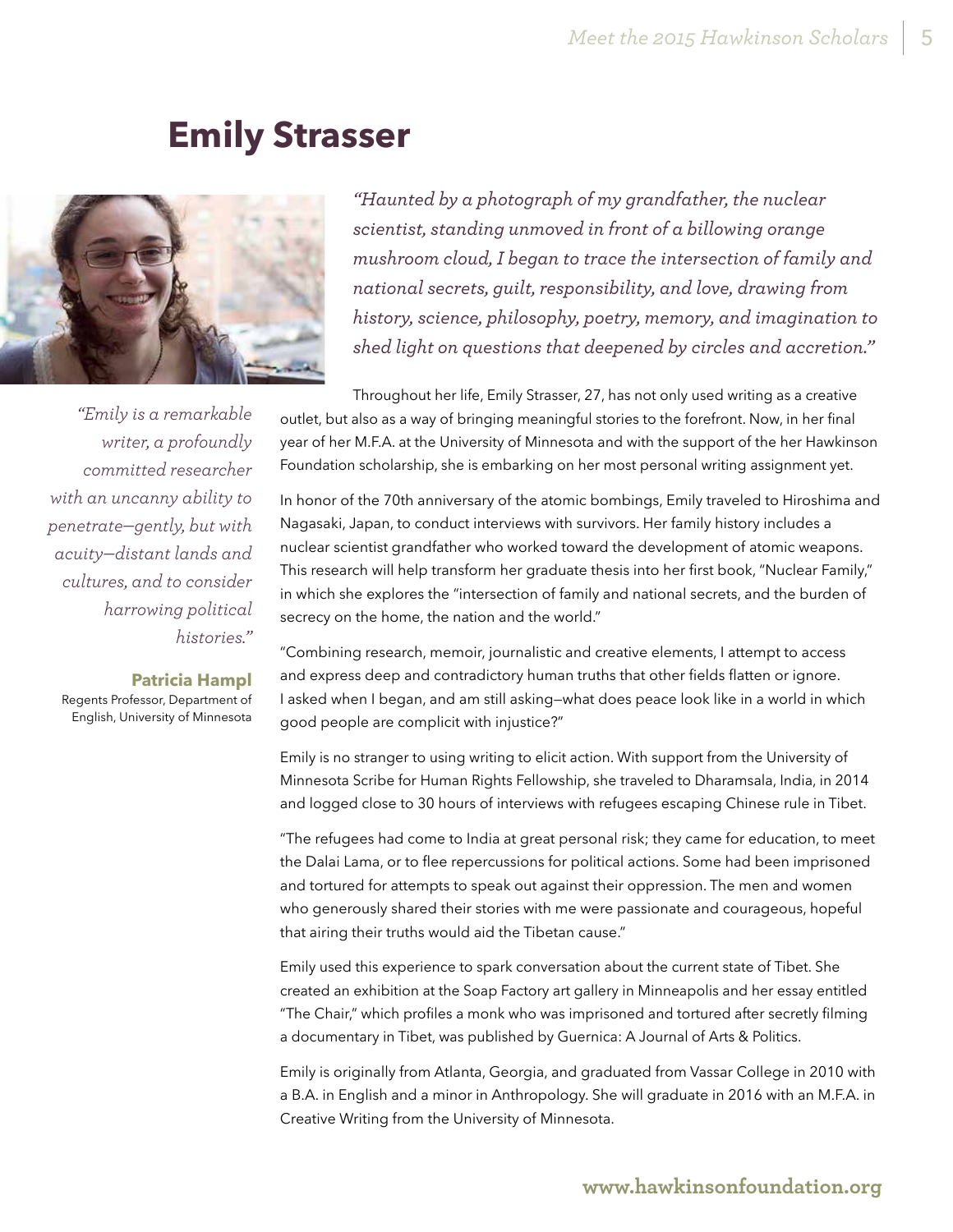## **Donor Spotlight**

*Marty and Peggy Carlson are long-time Vincent L. Hawkinson Foundation donors. Marty has served on the Foundation's Board of Directors. They live in Mora, MN.* 

#### **Why are peace and justice important to you?**

**Marty** In my formative years, our nation was responsible for so much war and violence. I would see the images of the Vietnam War on TV and they really hurt. It hurt to think of what my tax dollars and my government were doing.

**Peggy** I believe peace and justice are two of the most important elements that go into making the world a better place.

#### **What do you most value in life?**

**P** A sense of connectedness to those we love, and the earth—the wider world as well. The opportunity to try to live a life that makes the world a better place. We're lucky in this country to have the freedom we do; there are a lot of people who don't have that. I try to be thankful and use that freedom responsibly. **M** I value generosity, respect, and kindness.

### **How did you get involved with the Hawkinson Foundation?**

**M** When I was a student at the University of Minnesota in 1960, I met Vince Hawkinson. He was the pastor at Grace University Lutheran Church during the turbulent 1960s and early '70s. His sermons railed against the Vietnam War and, on several occasions, he de-escalated violence on campus. After Vince retired in the 1980s, a group worked to get the Hawkinson Foundation started in his honor.

**P** Vince was a key figure for Marty during the Vietnam War years. He found Vince to be someone who was really trying to make a difference. It was a natural fit for Marty to want to be a part of something that honored Vince and his efforts for peace and justice.

### **What do you wish other people knew about the Foundation?**

**P** I wish more people knew about the awards events so they could hear the stories of the scholars. It's so easy for the bad news to cloud out the good things people are doing. Hearing the scholars speak gives me hope for the future.

**M** It's so inspiring to hear stories of young people who feel so strongly about peace and justice issues that they devote time to making the world a better place. I think that is so impressive.

**P** The scholars' stories move people to action. It makes you feel like you can get out there and make a little difference. If we all make a little difference, it adds up to real change.

# HELP THE HAWKINSON FOUNDATION GROW

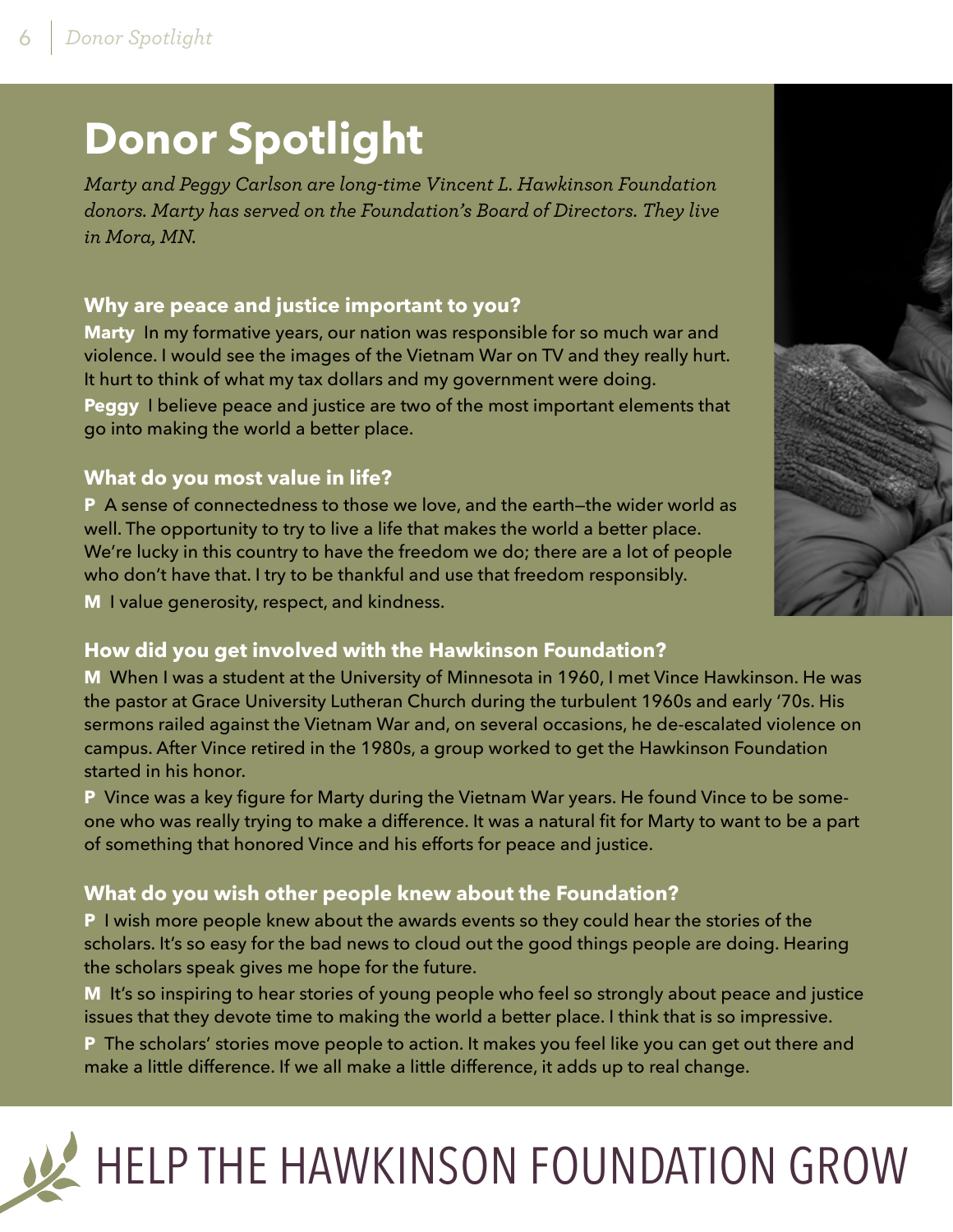

#### **How does your philanthropy reflect your values?**

**P** I think philanthropy gives you an avenue for living out your values—to help the things we care about continue.

**M** I agree. I recently put a note next to my desk "Your beliefs don't make you a better person. It's your behavior that matters." What you do with the income you can spare is part of your behavior.

#### **What are your hopes for the Foundation's future?**

**M** With the cost of education rising, I hope the Foundation grows so that it can award more significant scholarships. I hope the board and fundraising continue to get stronger to support that growth.

### **Get Involved: Take Action for Peace & Justice**

*Did you know there are lots of ways you can take your involvement with the Foundation to the next level? Support the next generation of peace and justice leaders by:* 

- *• Becoming a sustaining donor by making a monthly donation.*
- *• Making a planned gift and joining the Legacy Circle.*
- *• Nominating someone you know for the 2016 Honorary Award.*
- *• Joining the Hawkinson Foundation Board of Directors.*
- *• Signing up for our email list to stay in the loop.*
- *• Spreading the word about Hawkinson scholarships.*

### **Ready to learn more?**

Email **info@hawkinsonfoundation.org** or visit our website at **www.hawkinsonfoundation.org**.



*Support the next generation of peace and justice leaders. Donate to the Hawkinson Foundation today at* **www.hawkinsonfoundation.org/give**.

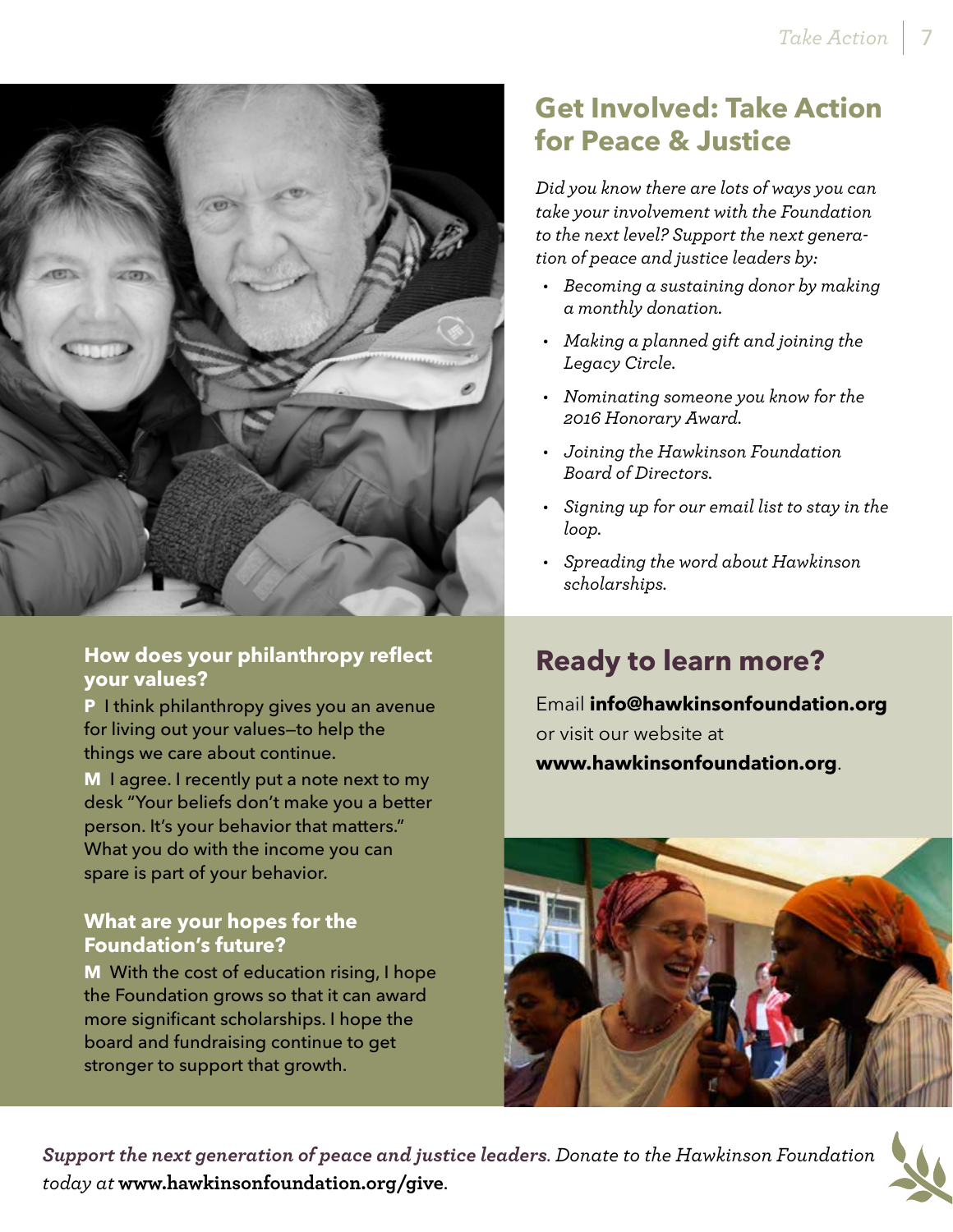### **Vaughn J. Vargas**



 A member of the Cheyenne River Sioux Tribe, 29-year-old Vaughn J. Vargas is using his personal experiences, deep passion for his culture and interest in community involvement to help reduce poverty in Native American communities. To accomplish that, he proposes a mix of innovative solutions that include economic development, legislative policy changes, governmentto-government mediation and tribal government reform.

Vaughn is already a strong leader, encouraging Native Americans to become more engaged within their communities to help eliminate the prejudices that lead to resentment of Natives and non-Natives. He is the Cultural Advisory

Coordinator for the Rapid City Police Department and an Oceti Sakowin Community Ambassador, helping enhance relationships between Native American and non-native community members.

"Growing up in South Dakota, I thought all Native Americans were poor. After an internship with the National Science Foundation, I learned that Native American tribes across the nation are at various stages of development. It is just South Dakota tribes that are continuously classified as the poorest counties in the nation. I want to change that."

Vaughn is leading by example through his involvement with the Adolescent Substance Abuse Prevention Coalition (ASAP), where he has served on the board of directors. Vaughn is committed to combatting substance abuse through hands-on interactions in the community and he organized a city-wide event that used dancing to promote a healthy way of self-expression.

Drawing from his own experiences, Vaughn has become passionate for empowering youth who are struggling with suicide. When he was 20 years old, he lost his infant son in a tragic accident and contemplated suicide. With the help of friends and the church, he turned his life around and now speaks regularly on suicide awareness.

Vaughn will graduate in 2016 from the South Dakota School of Mines & Technology with a Bachelor of Science in Industrial Engineering and Engineering Management. He plans to pursue a master's degree in urban and regional planning at the University of Minnesota. Vaughn's goals include becoming a Truman Scholar and Udall Foundation Native American Congressional Intern, and using these honors as the platform for future candidacy.

> *"The Hawkinson Scholarship doesn't just recognize leaders of peace and justice, but it also empowers an individual to remain true themselves and further their values and actions. Rev. Vincent Hawkinson's courageous actions set the standard to 'stand up and speak against oppression and injustices in all forms.' My belief is every community needs a Rev. Vincent Hawkinson. Through this scholarship, I am empowered to fearlessly address oppression and inequality in my very own community."*

*Supporting the next generation of peace and justice leaders.*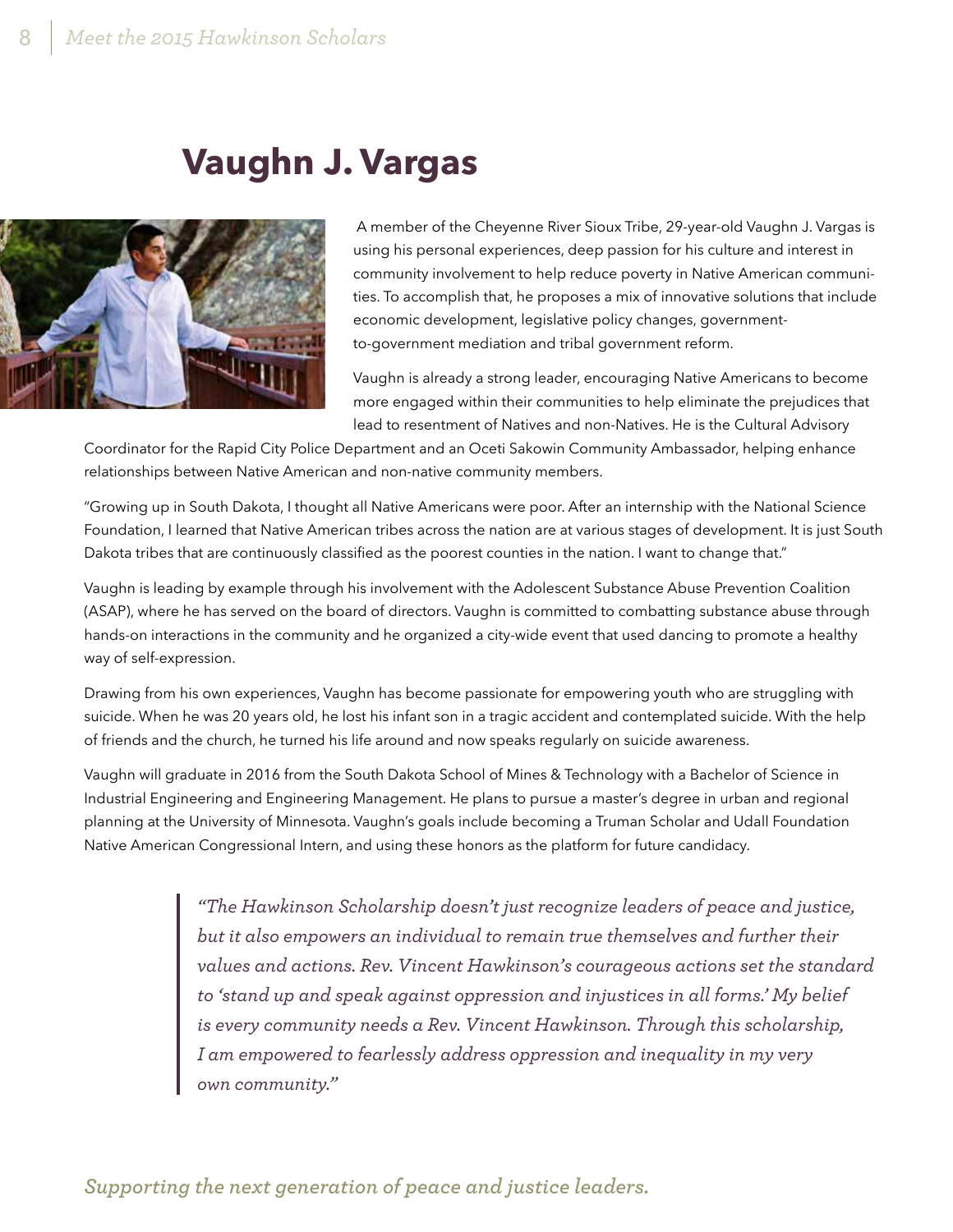# HIGH SCHOOL SCHOLARS

*In 2015, The Hawkinson Foundation awarded two scholarships to outstanding high school students.* 

### **Mallory Dudra**



*"I have no doubt Mallory Dudra will make significant contributions to our world. She will prove herself to be an asset wherever she goes."*

> **Dr. Kirsten C. Pardun-Johannsen** District Performing Arts Specialist, Orono Public Schools

Mallory Dudra, 19, has devoted significant time and energy to helping underrepresented populations in her home community of Medina and beyond, volunteering in India, Ecuador, and Jamaica. A 2015 graduate of Orono High School, Mallory participated in National Honor Society, was a Minnesota State Speech Finalist and captain of her speech team, Spanish club president and leader in the Wind Ensemble.

*"Girls' equality in developing countries is extremely important to me because if these areas don't utilize the mindpower of half of their population, there is no way they will successfully integrate themselves into the global economy."*

As a part of her Girl Scouts Gold Award, she tackled the problem of a lack of volunteerism among her classmates head on. In 2014, she traveled to Pune, India, an area of conflict, to help create equality for women by teaching young girls subjects that they couldn't learn in traditional schools because of their gender. "I met a group of sisters who, instead of attending school with their brothers, were forced to stay and sit on the dirt floor of their clapboard home because the long trek to their school was too treacherous."

Mallory will use her Hawkinson Foundation scholarship to help fund her undergraduate education at George Washington University in Washington, DC where she plans to doublemajor in Arabic and International Affairs with a concentration in the Middle East. Her ultimate goal is a career in international politics where she can change not only the policies, but also the social norms in countries where women's rights are being abused.

### **Zerbine Rypa**



*"Zerbine is a driven, positive student who lifts those up around her and doesn't let obstacles stand in her way… She is focused on her future and achieving her dream of becoming a professor."*

**Patrick Snyder**

Senior Coach, College Possible, Harding Senior High School Zerbine Rypa, 19, is a 2015 graduate of Harding High School in St. Paul who spent her early life in the Democratic Republic of the Congo (DRC). She and her family escaped the war in the DRC and came to St. Paul, where she joined the St. Paul Youth Commission during her sophomore year of high school. Through the Youth Commission she has worked to raise awareness about sex trafficking and work toward eliminating racism.

Her devotion to educating the world around her continued during her senior year of high school when she helped organize Project We Are Heard, a student-led movement aimed at eliminating racism.

*"Everyone may have the wand to change the world, but life is not a fairytale, so we cannot keep playing pretend and ignore the issues that hurt our society. Therefore, I decided to dedicate my life to standing up for peace and justice through education and be the magical wand that empowers individuals to move society into new realms of thought."*

Zerbine will attend the University of Minnesota this fall. She plans to major in English Literature with a minor in African/Black Studies or Social Justice. She hopes to empower entire communities to move society forward through education.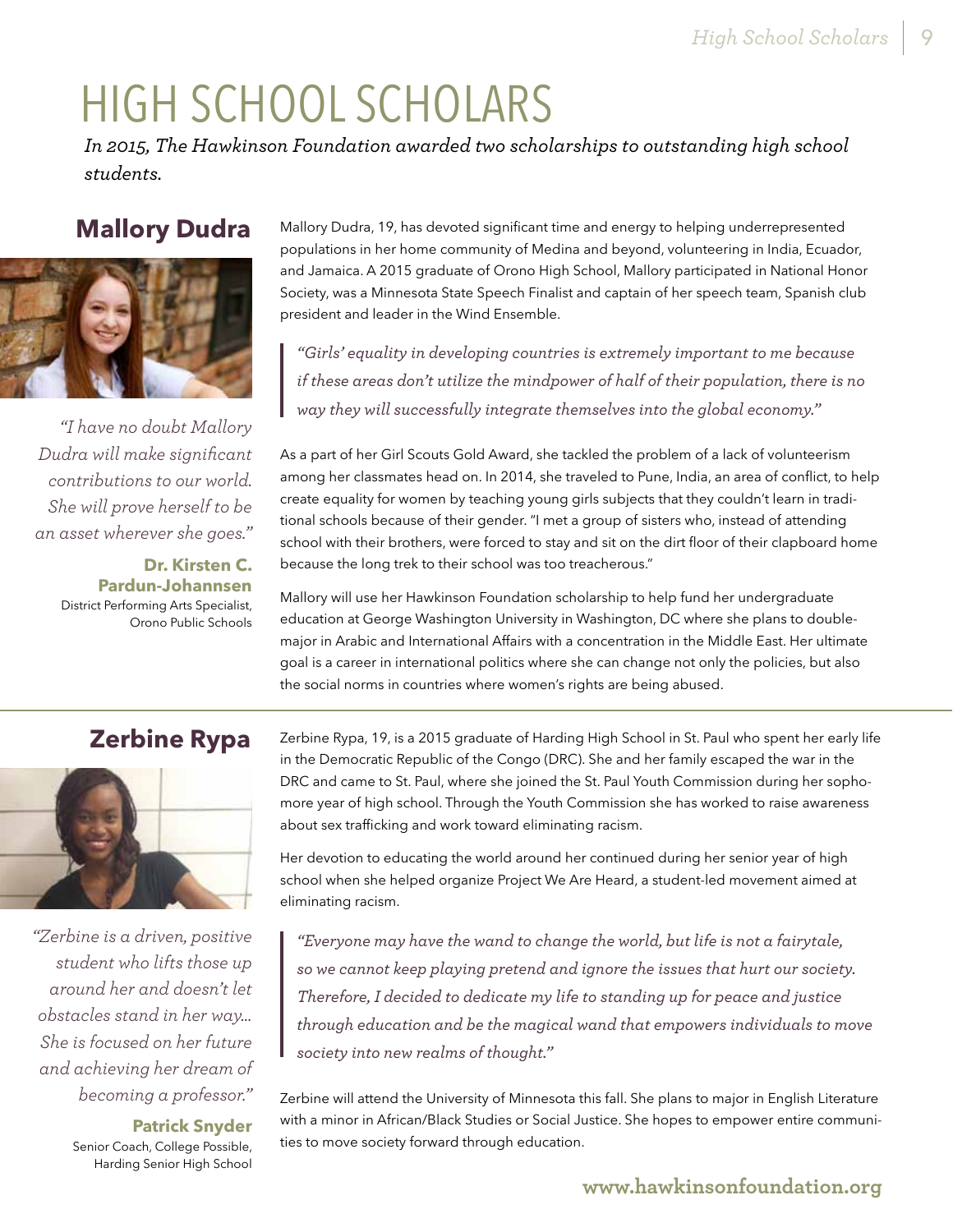## 2015 HONORARY AWARD WINNER

*Each year, the Hawkinson Foundation Honorary Award is given to an individual or group that has made a long and significant contribution to causes of peace and social justice.*

### **Reverend Anita C. Hill**



*"Anita has traveled exhaustively, spoken tirelessly, written thoughtfully, been grilled repeatedly, and been present persistently as a guiding and inspiring force in this long march toward the day(s) when churches have begun to welcome and affirm LGBT persons and when cities, states, and whole nations have begun to claim equality on behalf of LGBT persons."* 

> **David Weiss** Honorary Award nominator

Rev. Anita C. Hill grew up in a Catholic family in the Deep South in the 1950s. Since coming out in her twenties and fully realizing how rampant discrimination was for many people, Anita has demonstrated a groundbreaking personal commitment to both racial justice and equality for LGBTQ (lesbian, gay, bisexual, transgender, queer/questioning) people.

Her work for LGBTQ equality began in 1976 as part of the organization Lutherans Concerned/North America (now ReconcilingWorks). Starting in 1978, Hill helped the Lutheran Human Relations Association (LHRA) an organization founded in the early 1950s around race relations—begin

understanding LGBTQ issues.

Hill completed an M.A. in religious studies from United Theological Seminary of the Twin Cities in the 1980s and was active in the St. Paul-Reformation Lutheran Church. The congregation was known to be forward-thinking and willing to take risks for equality and justice. In 2001, the congregation balked at the greater ELCA by conducting two votes: one to change its own constitution and another to bring Anita on as an openly gay minister. Through a unanimous vote, Anita was called and ordained, making her the first openly lesbian, partnered ELCA minister in Minnesota.

"This wasn't just about me. It was the hope and dream of so many people and I just got to stand up front. They risked their life as a congregation because they could have been removed from the congregational roster of the ELCA. It was absolutely amazing that people who had known me as a staff member for 17 years voted unanimously to call me as their pastor."

Anita left the parish in 2012 to help ReconcilingWorks use faith-based organizing tactics to have conversations about same-sex marriage. Faith communities were instrumental in helping Minnesota become the first state to defeat a proposed constitutional amendment defining marriage as between a man and a woman.

### *"I found my voice and a place to be welcomed for who I was in the Lutheran Church. I want to make that possible for everyone."*

Anita also works toward racial and economic equity with ISAIAH, a faith-based organizing group in Minnesota. She believes Black Lives Matter in the United States and all around the globe. Currently, she serves on the steering committee of Mwendo Congo, an organization working for health, education, and peace in the Democratic Republic of Congo.

Anita and her spouse, Janelle Bussert, live in St. Paul. They have a daughter, Patricia, and a seven-year-old grandson, Thabiso.

### *Supporting the next generation of peace and justice leaders.*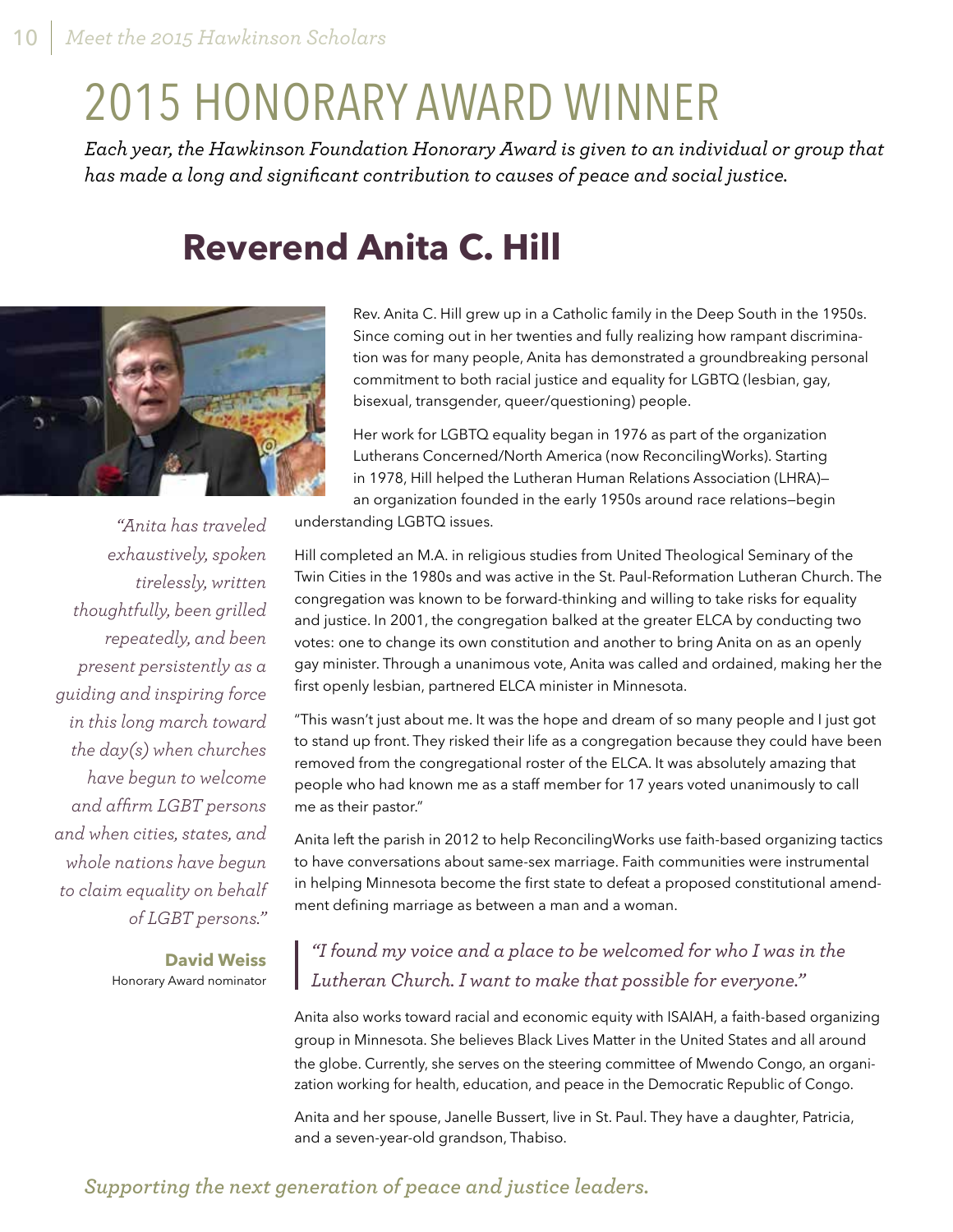## **2014 Donors**

*It is only with generous donations from individuals and organizations that the Vincent L. Hawkinson Foundation can support the next generation of peace and justice leaders. Thank you to our donors for your generosity.*

#### **Individuals**

Uzoma Abakporo Jill & Steve Abenth Duane & Eva Addison Ron Aminzade Dave & Amy Anderson David Anderson & John Garver Sophie Anderson Anonymous Colleen Beebe & Jesus Purisaca Beth Bennington & Tom Norris\* Bill Berneking Michael & Ruth Bettendorf Heather Bjork Daryl & Norma Jean Bosma John & Marie Braun Kathryn Brewer Gloria & Keith Broecker Terri & Aaron Browne Christina Cappy Cole Carlson John & Nancy Carlson Marty & Peggy Carlson Carrie & Pete Carroll Winston Cavert & Carol Witte Kathryn Christenson Steve & Christine Clemens Allen & Rita Corcoran Helmut & Rotraut Diefenthal Arvid "Bud" & Sylvia Dixen Bridget Duncan Catherine & Don Ekstrom Lynn Elling Nick & Mary Eoloff Lowell & Carol Erdahl Ruthena Fink Terry Foecke & Kathy Malmberg Karen Franzmeier

Barbara Frey & Howard Orenstein Luther Granquist & Anita Schermer Dan Guenthner & Margaret Pennings Donald & Beverly Gustafson Mary Halvorson & Dan Garnaas Ruth Halvorson Bernice Hanson Paul & Margaret Harrington James Hart Bruce & Elizabeth Hawkinson Mark & Denise Hawkinson Karin Hawkinson & Michael Sundby Keith Hawkinson Judy Helgen Cynthia Hill & William Stevens Eric & Kris Hucke Don Irish Stan & Janet Jacobson Suzanne Jebe Mark & Mary Johnson David Kleppe Elina Kolstad Eugene & Lucille Krauss Steven & Kristine Larson Constance Leaf & John Rothbaur Jesse Lecy Charles & Hertha Lutz Jane McDonald Kathleen McKay Kathy Millington Bjorn & Margot Monson Thomas & Anne Mundahl Randy & Joy Nelson Michiko & Eric Nielsen Rebecca Ninke & David Watson Jared & Christina Oasheim John Olson & Diane Steen-Hinderlie Mary Lou Ott

Joseph & Stephanie Palen Louise Pardee & Joe Schwartzberg Jane Ranum Alan & Kathy Raymond David & Martha Raymond William Rottschaefer Barbara Sadler Kimberly & Elizabeth Sanberg Carolyn Schurr & June Prange Janice Scofield Penney Shaw & Rick Illies Jon Siess Judy Solmonson Dale Stuepfert Judy Stuthman Charles Taylor Mariann Tiblin Lori & Patrick Welle Dick & Sandy Westby Roy & Judy Wolff

#### **Organizations & Foundations**

Ameriprise Financial Grace University Lutheran Church Tamarack Habilitation Technologies, Inc. Thrivent Choice John P. & Eleanor R. Yackel Foundation

#### **Legacy Circle**

*The following donors have made planned gifts to the Hawkinson Foundation:* Stan Jacobson Charles & AvaDale Johnson George & Molly Raymond Arthur & Martha Sternberg

*\*deceased*

The above gifts are from calendar year 2014. We strive to keep this list as accurate as possible. Please contact us at info@hawkinsonfoundation.org or 612-331-8125 to report any errors or omissions, and to let us know if you've remembered the Foundation in your will.